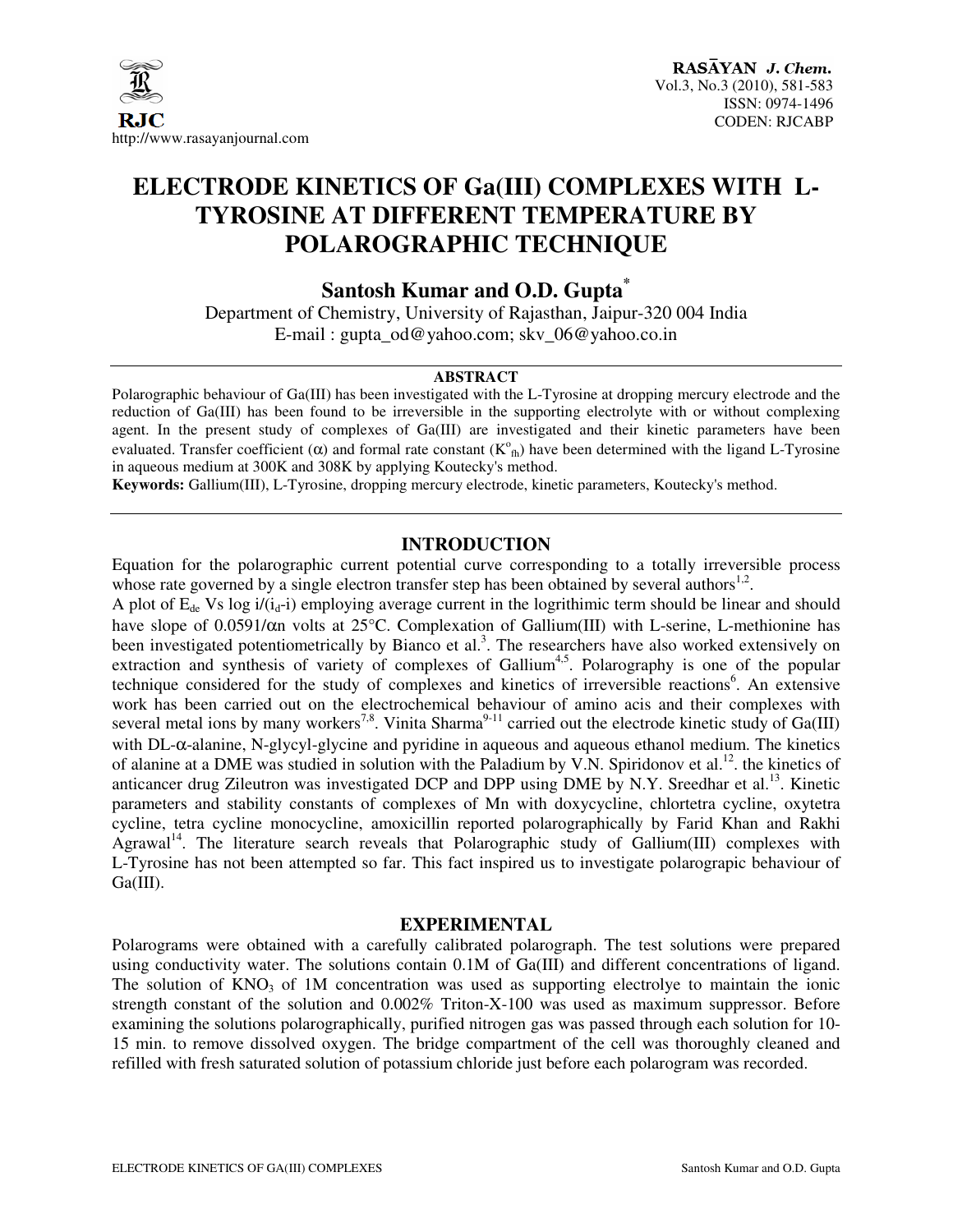#### **RESULTS AND DISCUSSION**

The value of half-wave potential  $(E_{1/2}^{r})$  exhibits cathodic shifts and diffusion current shows descending behaviour with increase in the concentration of L-Tyrosine. This indicates complexation between Gallium(III) and L-Tyrosine and variation in the size of Ga(III) and L-Tyrosine on the formation of complex. The number of electrons involved in the reduction process of Gallium found to be three. By knowing the value of 'n' the diffusion coefficient  $(D^{1/2})$  of the depolarizer was calculated by using Ilkovic equation at different concentration of the ligand.

The effect of increasing concentration of L-Tyrosine on polarographic characteristic and kinetic parameters are recorded in Table 1 at 300K and 308K, respectively. The and decrease in the values of 'α' with increase in concentration of the ligand, implies that the transfer of electrons is getting increasingly difficult and the reduction of Ga(III) can also be noticed from the decreasing trends of  $K^0_{\text{ th}}$ .

The effect of temperature on different parameters can also be measured. The results show that  $E_{1/2}^r$  values shifts to more positive values as the temperature increased which indicates the easier reduction of Ga(III)- L-Tyrosinate system at d.m.e. The values of ' $\alpha$ ' and  $K^0_{\text{th}}$  show an increase with the temperature shows that the electrode reduction of Ga(III)-L-Tyrosinate system tends to become less irreversible as the temperature is increased.

The results show, that there is a regularity in the variation of the values of standard rate constant  $K^o_{\text{fh}}$ . As the concentration of the ligand increases, the values of formal rate constant decreases on increasing the temperature the value of formal rate constant  $K^{\circ}_{\text{fh}}$  decreases.

The reason of decreases of formal rate constant at higher temperature may be due to the breaking of chelating rings. At higher temperature the rings may be broken down and the complexes. The stoichiometric factor may also affect the complexing row of the metal. At higher temperature the bidentate chelated ligand may become more energetic to collide which might be causing faster reaction.

#### **CONCLUSION**

We conclude that the values of diffusion co-efficient  $(D^{1/2})$  and transfer coefficient ( $\alpha$ ) are higher at 308K than 300K, and the values of formal rate constant  $(K<sup>o</sup><sub>fh</sub>)$  are lower at higher temperature.

#### **ACKNOWLEDGEMENT**

The authors are thankful to the Head, Department of Chemistry, University of Rajasthan, Jaipur for providing facilities to carry out this research. One of the authors (Santosh Kumar) is thankful to UGC for the awarding Rajeev Gandhi Research Fellowship.

|               | at $300K$                                   |          |                                   |                                                 | at 308K                                     |          |                                                       |                                                 |
|---------------|---------------------------------------------|----------|-----------------------------------|-------------------------------------------------|---------------------------------------------|----------|-------------------------------------------------------|-------------------------------------------------|
| $C_{x}$<br>mM | $D^{1/2}$<br>$\text{cm}^2 \text{ sec}^{-1}$ | $\alpha$ | $E_{1/2}^r$<br>$-V$ vs $Sec^{-1}$ | $\log K_{\text{fh}}^0$<br>$cm \text{ sec}^{-1}$ | $D^{1/2}$<br>$\text{cm}^2 \text{ sec}^{-1}$ | $\alpha$ | $\mathbf{E}_{1/2}^{\mathbf{r}}$<br>$-V$ vs $Sec^{-1}$ | $\log K_{\text{fh}}^0$<br>$cm \text{ sec}^{-1}$ |
| $\theta$      | -                                           | 0.2840   | 1.2285                            |                                                 | $\overline{\phantom{a}}$                    | 0.3093   | 1.2061                                                |                                                 |
| 0.001         | 13.3979                                     | 0.2836   | 1.2296                            | $-3.9879$                                       | 13.7287                                     | 0.3070   | 1.2073                                                | $-4.2535$                                       |
| 0.002         | 6.6989                                      | 0.2825   | 1.2308                            | $-4.2773$                                       | 6.7816                                      | 0.3043   | 1.2085                                                | $-4.5209$                                       |
| 0.003         | 4.3556                                      | 0.2809   | 1.2319                            | $-4.4425$                                       | 4.4108                                      | 0.3019   | 1.2098                                                | $-4.6756$                                       |
| 0.004         | 3.2254                                      | 0.2798   | 1.2331                            | $-4.5592$                                       | 3.2667                                      | 0.2992   | 1.2112                                                | $-4.7694$                                       |
| 0.005         | 2.5141                                      | 0.2780   | 1.2344                            | -4.6446                                         | 2.5472                                      | 0.2969   | 1.2125                                                | $-4.8463$                                       |
| 0.006         | 2.0400                                      | 0.2763   | 1.2359                            | $-4.7138$                                       | 2.0951                                      | 0.2947   | 1.2137                                                | $-4.9000$                                       |
| 0.007         | 1.7249                                      | 0.2747   | 1.2371                            | $-4.7640$                                       | 1.7485                                      | 0.2932   | 1.2151                                                | $-4.9619$                                       |

Table-1: Kinetic parameters of Ga(III) in various concentration of L-Tyrosine at 300K and 308K

 $C_x = L$ -Tyrosine